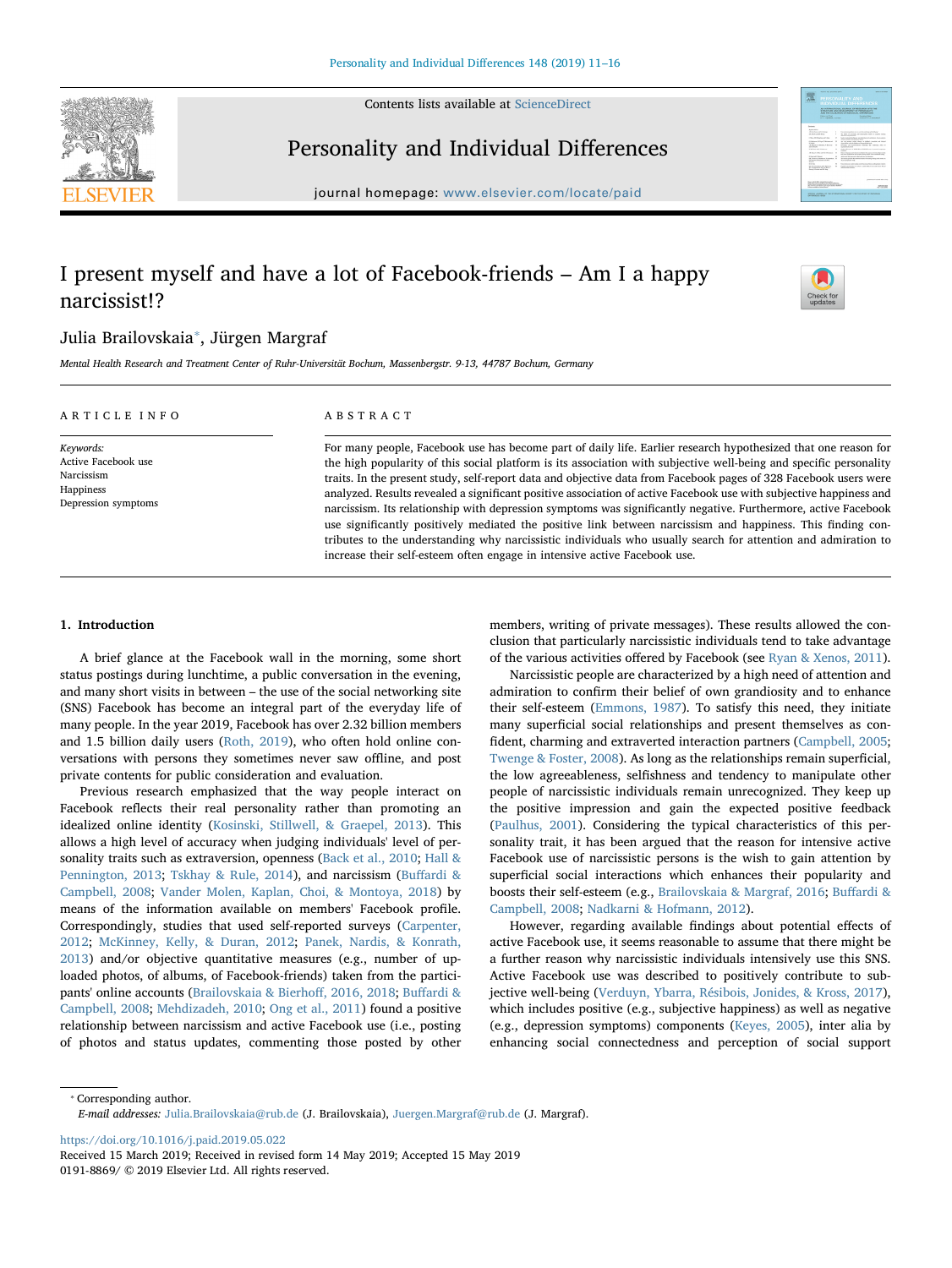([Brailovskaia & Margraf, 2016](#page-4-7); [Frison & Eggermont, 2016;](#page-4-9) [Verduyn](#page-5-12) [et al., 2017\)](#page-5-12). In this sense, [Kim and Lee \(2011\)](#page-4-10), [Manago, Taylor, and](#page-5-13) Greenfi[eld \(2012\),](#page-5-13) as well as [Nabi, Prestin, and So \(2013\)](#page-5-14) found uploading of photos and number of Facebook-friends to be positively related to subjective happiness. [Grieve, Indian, Witteveen, Tolan, and](#page-4-11) [Marrington \(2013\)](#page-4-11) reported a negative relationship between social connectedness on Facebook and depression symptoms.

Thus, based on previous results it may be assumed that social interaction and self-presentation on Facebook might not only enhance the self-esteem of narcissistic individuals, but also contribute to their subjective well-being. This could make it more likely that those individuals will engage in further intensive Facebook use and could explain why SNSs like Facebook are popular among narcissistic people (see e.g., [Brailovskaia & Margraf, 2016](#page-4-7); [Carpenter, 2012\)](#page-4-3). However, to the best of our knowledge, it has not been empirically investigated, whether active Facebook use may trigger positive emotions such as happiness and whether it may decrease negative factors such as depression symptoms which both are components of subjective well-being [\(Keyes,](#page-4-8) [2005\)](#page-4-8) specifically in narcissistic individuals. Therefore, the general aim of the present study was to move the focus of research that considers reasons for narcissistic Facebook use to subjective well-being. The relationship between active Facebook use, subjective well-being (i.e., happiness, depression symptoms), and the trait narcissism should be investigated. Specifically, it should be considered whether active Facebook use may mediate the association between narcissism and subjective well-being (see [Fig. 1\)](#page-1-0).

Accordingly, we investigated following hypotheses: (1) Active Facebook use is positively related to the trait narcissism (Hypothesis 1); (2) active Facebook is positively related to subjective happiness (Hypothesis 2); (3) active Facebook use is negatively related to depression symptoms (Hypothesis 3). Earlier research described a positive link between narcissism and subjective happiness [\(Brailovskaia,](#page-4-12) Bierhoff[, & Margraf, 2017;](#page-4-12) [Brailovskaia & Margraf, 2016\)](#page-4-7). Therefore, we hypothesized that (4) active Facebook use mediates the positive link between narcissism and happiness (Hypothesis 4). However, previous studies demonstrated inconclusive results due to the relationship between narcissism and depression symptoms. While [Gentile et al. \(2013\)](#page-4-13) found both variables to be positively interrelated, other investigations described negative or even no significant associations (e.g., [Brailovskaia et al., 2017](#page-4-12)), even though they mostly used the same instrument to assess narcissism. Therefore, we investigated the link between narcissism, active Facebook use and depression symptoms by research questions: (1) Is there a relationship between narcissism and depression symptoms? (Research Question 1). (2) If yes, may active Facebook use mediate the link between narcissism and depression symptoms? (Research Question 2).

# 2. Materials and methods

#### 2.1. Procedure and participants

The sample included 328 Facebook users (66.2% women; age

<span id="page-1-0"></span>

Fig. 1. Mediation model with narcissism as predictor (X), active Facebook use as mediator (M), and subjective well-being as outcome (Y). Note.  $c =$  total effect,  $c' =$  direct effect.

(years):  $M = 24.83$ ,  $SD = 8.49$ , range: 16–67; employment: 3% school students, 74.1% university students, 20.8% employees, 1.8% unemployed persons, 0.3% retired), who were recruited by flyers that were displayed at universities and in public places, like bakeries, in Germany, and on SNSs. All participants completed a paper-and-pencil questionnaire and saved their Facebook account (html format or screenshots) on a PC in the university laboratory. Participants were properly instructed and gave written informed consent prior to their inclusion in the study. Participation was voluntary and could be compensated by course credits for university students. The responsible Ethics Committee approved the implementation of the present study. A priori conducted power analyses (G\*Power program, version 3.1) revealed that the current sample size was sufficient for valid results (power  $> 0.80$ ,  $\alpha = 0.05$ , effect size  $f^2 = 0.15$ ). No data were excluded. Investigated data will be made available on request.

# 2.2. Measures

#### 2.2.1. Subjective happiness

Happiness was assessed with the unidimensional Subjective Happiness Scale (SHS) [\(Lyubomirsky & Lepper, 1999\)](#page-5-15) that consists of four items rated on a 7-point Likert scale (i.e., "In general, I consider myself as a very happy person"; range: 1–7; current reliability: Cronbach's  $\alpha$  = 0.77). The higher the total score, the higher the happiness level.

#### 2.2.2. Depression symptoms

The depression subscale of the Depression Anxiety Stress Scales 21 (DASS-21) ([Lovibond & Lovibond, 1995\)](#page-5-16) measured depression symptoms over the previous week with 7-items that are rated on a 4-point Likert scale (i.e., "I couldn't seem to experience any positive feeling at all";  $0 =$  did not apply to me at all;  $3 =$  applied to me very much or most of the time; current reliability:  $\alpha = 0.86$ ).

#### 2.2.3. Narcissism

The personality trait narcissism was assessed with the Narcissistic Personality Inventory (NPI-40) [\(Raskin & Terry, 1988](#page-5-17)). The 40 items of this instrument are rated in a forced-choice format  $(0 = low \text{ narcissism})$ value, i.e., "I don't like it when I find myself manipulating people",  $1 = high$  narcissism value, i.e., "I find it easy to manipulate people", current reliability:  $\alpha = 0.83$ ).

#### 2.2.4. Facebook use

Active Facebook use was assessed by eight variables. Four active Facebook use variables were assessed by a self-report questionnaire: 1) frequency of writing status updates, 2) frequency of commenting status updates, 3) frequency of writing online messages, 4) frequency of writing in discussion groups (6-point Likert scale:  $1 = once$  a month or less than once a month,  $2 =$  once every two weeks,  $3 =$  once a week,  $4 = several times a week, 5 = once a day, 6 = more than once a day).$ Furthermore, following [\(Brailovskaia & Bierho](#page-4-4)ff, 2016, 2018), the number of Facebook-friends, of set "Likes" (i.e., "Likes" the participant set on different official Facebook pages), of uploaded photos and albums was taken from the "Info" page of the participants' Facebook account as objective quantitative data.

# 2.3. Statistical analyses

Statistical analyses were conducted with the SPSS 24 and the macro Process version 2.16.1 ([www.processmacro.org/index.html](http://www.processmacro.org/index.html)). After the descriptive analyses of the investigated variables, their associations were assessed by zero-order bivariate correlations. Considering the results of the correlation analyses, four mediation models were analyzed (model 4). All models included narcissism as the predictor and happiness as the outcome. Variables of active Facebook use served, successively, as hypothesized mediator. The basic relationship between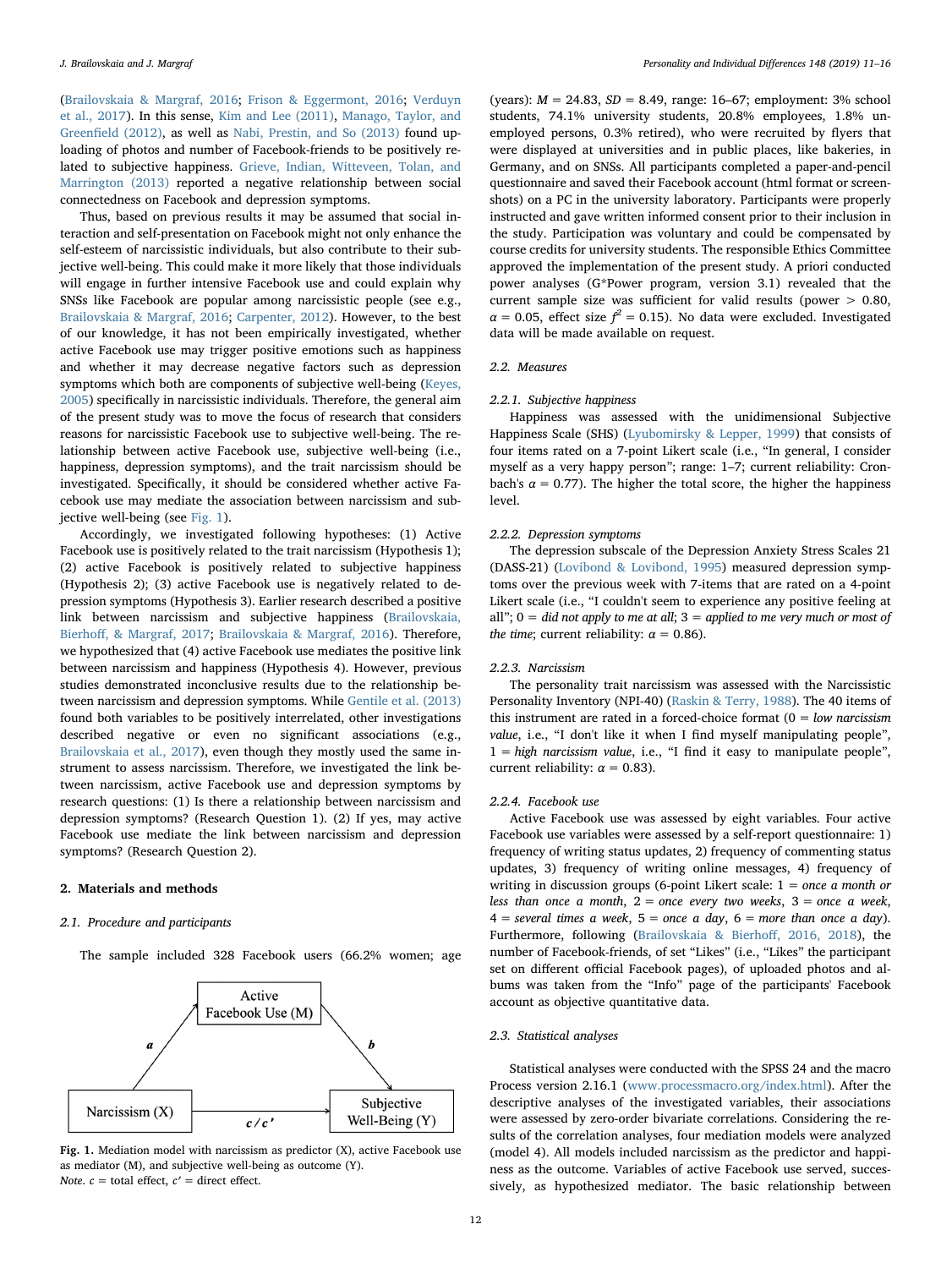narcissism and happiness was denoted by  $c$  (the total effect),  $a$  denoted the path of narcissism to active Facebook use, and b denoted the path of active Facebook use to happiness. The combined effect of path a and path b represented the indirect effect. The direct effect of narcissism to happiness after inclusion of active Facebook use was denoted by c′. The mediation effect was assessed by the bootstrapping procedure (10.000 samples) providing accelerated confidence intervals (CI 95%).  $P_M$  (the ratio of the indirect effect to the total effect) was used as the mediation effect measure.

# 3. Results

## 3.1. Descriptive statistics

The descriptive values of the investigated variables are presented in [Table 1](#page-2-0). [Table 2](#page-3-0) shows the frequency of single Facebook use activities (further descriptive statistic is presented in Table 1 of Supplementary material). Of the participants, 3.6% posted status updates daily ("once a day" and "more than once a day"), 30.4% commented on the updates of other users daily, 18.3% wrote daily private messages on Facebook, and 2.7% wrote daily comments in discussion groups.

## 3.2. Correlations

[Table 3](#page-3-1) shows the intercorrelations between the investigated variables.

As shown in [Table 3,](#page-3-1) narcissism is significantly positively correlated with subjective happiness (small effect). Its correlation with depression symptoms does not become significant. Subjective happiness and depression symptoms are significantly negatively interrelated (large effect). While narcissism is significantly positively correlated with six of the eight variables of active Facebook use, subjective happiness is significantly positively correlated with four of these variables, and depression symptoms are significantly negatively correlated with one variable of active Facebook use. All effects are small. There are significant positive intercorrelations between the active Facebook use variables (small to large effects; see [Table 3](#page-3-1)).

#### 3.3. Mediation analyses

Narcissism and depression symptoms are not significantly correlated. Therefore, no mediation analyses are calculated to assess the link between both variables and active Facebook use. Narcissism is significantly positively correlated with subjective happiness. Additionally, there are four variables of active Facebook use (i.e., frequency of writing status updates, number of uploaded albums, of set "Likes", and of Facebook-friends) that are simultaneously significantly positively correlated with narcissism and happiness. Therefore, in the next step, the proposed mediation model (see [Fig. 1\)](#page-1-0) is investigated for each of these Facebook variables (see [Table 4](#page-4-14)).

<span id="page-2-0"></span>

| Table 1 |  |                                                   |  |
|---------|--|---------------------------------------------------|--|
|         |  | Descriptive statistics of investigated variables. |  |

|                                           | M      | SD     | $Min-max$  |
|-------------------------------------------|--------|--------|------------|
| <b>NPI</b>                                | 14.52  | 6.60   | $0 - 34$   |
| <b>SHS</b>                                | 20.01  | 4.42   | $4 - 28$   |
| DASS: Depression                          | 3.73   | 3.82   | $0 - 21$   |
| Objective active Facebook use (number of) |        |        |            |
| Albums                                    | 5.41   | 6.91   | $0 - 73$   |
| Photos                                    | 110.12 | 512.57 | $0 - 8489$ |
| "Likes"                                   | 145.92 | 199.25 | $0 - 1486$ |
| Friends                                   | 377.11 | 245.97 | 3-1368     |

Notes.  $N = 328$ ;  $M =$  mean;  $SD =$  standard deviation;  $Min =$  minimum;  $Max =$  maximum; NPI = Narcissistic Personality Inventory; SHS = Subjective Happiness Scale; DASS = Depression Anxiety Stress Scales.

Results of the bootstrapped mediation analyses show that the association between narcissism and happiness is partly mediated by frequency of writing status updates, number of albums, and of set "Likes", and fully mediated by number of Facebook-friends. Adding the Facebook variables into the model reduces the total effect. All indirect effects are significant. The effect sizes of the indirect effects  $(P_M)$  are satisfying.

#### 4. Discussion

The present study aimed to investigate the association of active Facebook use with the trait narcissism, subjective happiness, and depression symptoms. Current results indicate significant relationships that contribute to the explanation of Facebook's popularity among narcissistic individuals.

Corresponding to [Carpenter \(2012\)](#page-4-3) who investigated Facebook use by self-report data, current results that base on self-report data and objective data show that participants with an enhanced level of narcissism tend to active Facebook use. They often write status updates and comment updates of other members of the platform. They have many Facebook-friends, frequently upload photos and set "Likes" (confirmation of Hypothesis 1). Narcissistic individuals are characterized by a low empathy level and low agreeableness. Both become evident when the relationship with these persons is deepened which often causes interpersonal conflicts. Therefore, narcissists prefer superficial interactions [\(Campbell, 2005](#page-4-6)). Considering that Facebook-friendships often remain superficial, the probability is reduced that their high selfishness and low agreeableness will be recognized ([Okdie, Guadagno, Bernieri,](#page-5-18) [Geers, & Mclarney-Vesotski, 2011](#page-5-18)). This may explain why narcissists invest in social interactions on Facebook.

In line with earlier results ([Brailovskaia & Margraf, 2018;](#page-4-15) [Liu & Yu,](#page-5-19) [2013\)](#page-5-19), active Facebook use was positively associated with subjective happiness (confirmation of Hypothesis 2). Setting of "Likes", as well as posting of status updates and of new albums were positively linked to the happiness level. Humans are social beings. Sharing information with other individuals of the social network belongs to most important human needs ([Baumeister & Leary, 1995](#page-4-16); [Wills, 1991\)](#page-5-20). Satisfaction of this need may contribute to the experience of positive emotions. Furthermore, note that Facebook-members often share positive life experiences on the social platform by for example uploading of photos from vacations or celebrations ([Brailovskaia & Bierho](#page-4-4)ff, 2016). Online conversations about such experiences with Facebook-friends which frequently accompany those uploads may enhance subjective happiness.

The number of Facebook-friends, who may interact with the user by for example commenting uploaded written updates and albums, was positively related to happiness, and – as the only active Facebook use variable – negatively related to depression symptoms (partly confirmation of Hypothesis 3) in the current study. The more Facebookfriends a user has, the higher is the probability that one of them is online, will interact with the user und provide positive feedback. This exchange contributes to perceive of social support which may foster the increase of happiness and the decrease of depression symptoms as presented by prior research ([Frison & Eggermont, 2016;](#page-4-9) [Nabi et al.,](#page-5-14) [2013\)](#page-5-14). [Kim and Lee \(2011\)](#page-4-10) described Facebook-friends to "provide support when they know that the user is in need for support" (p. 362) and [Moreno et al. \(2011\)](#page-5-21) found younger Facebook users to be likely to express their depression symptoms on Facebook. Thus, it may be assumed that interacting with online-friends can contribute to the subjective well-being (i.e., enhancement of happiness level, decrease of depression symptoms).

Furthermore, present results indicate that active Facebook use (i.e., frequency of writing status updates, number of uploaded albums, of set "Likes", and of Facebook-friends) positively mediated the relationship between narcissism and subjective happiness (confirmation of Hypothesis 4). This finding confirms the assumption that narcissistic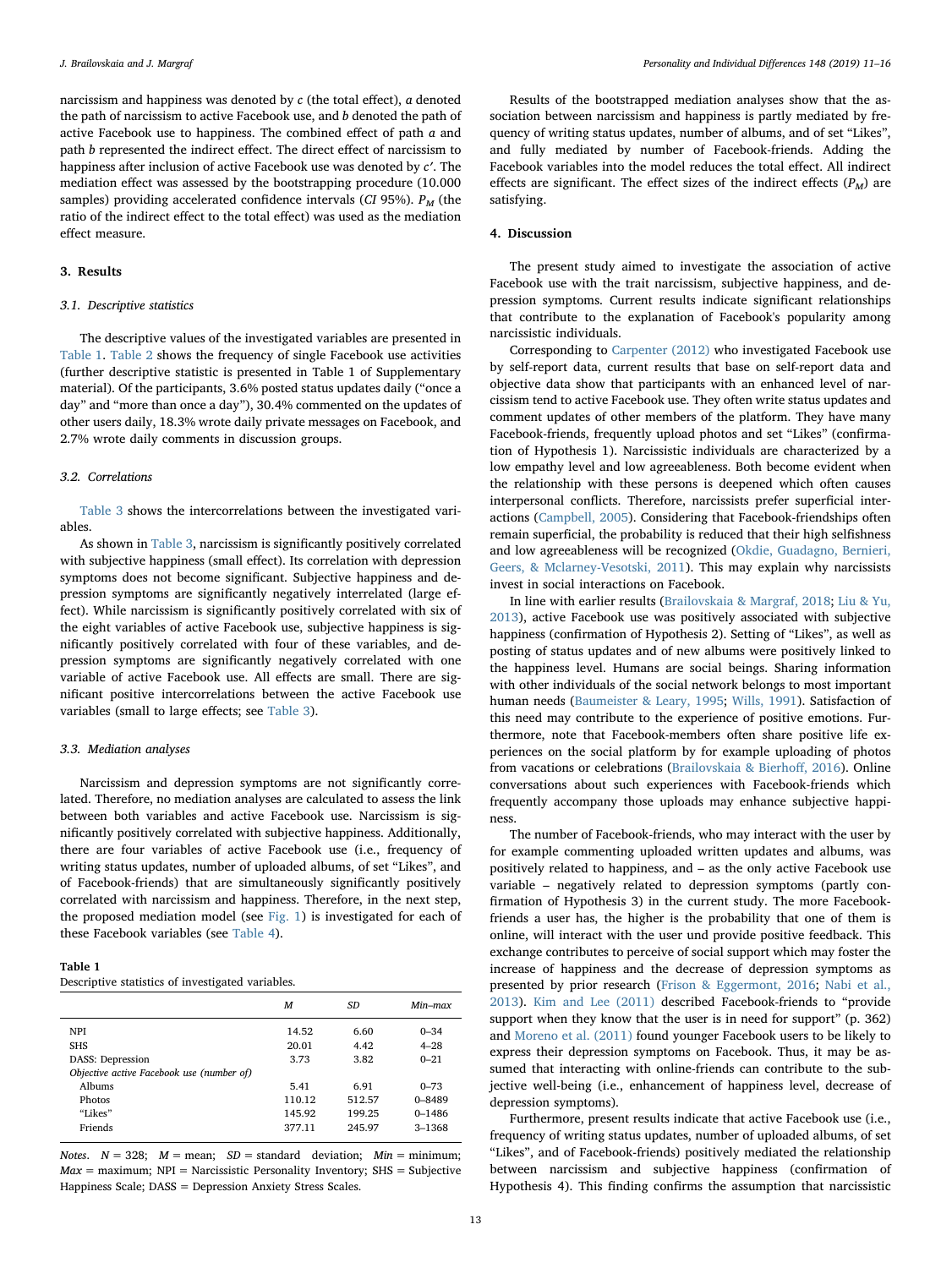#### <span id="page-3-0"></span>Table 2

<span id="page-3-1"></span>Table 3

Intercorrelations of investigated variables.

Frequency of self-report active Facebook use.

|                                            | Status update write | Status update comment | Messages write | Group write |
|--------------------------------------------|---------------------|-----------------------|----------------|-------------|
|                                            | $%$ (n)             | $%$ $(n)$             | $%$ (n)        | $%$ (n)     |
| (1) Once a month or less than once a month | 84.8(278)           | 21.6(71)              | 26.5(87)       | 81.7(268)   |
| (2) Once every two weeks                   | 6.1(20)             | 10.7(35)              | 17.7(58)       | 6.7(22)     |
| (3) Once a week                            | 2.7(9)              | 13.7(45)              | 15.2(50)       | 5.5(18)     |
| (4) Several times a week                   | 2.7(9)              | 23.5(77)              | 22.3(73)       | 3.4(11)     |
| $(5)$ Once a day                           | 1.2(4)              | 8.8(29)               | 7(23)          | 0.9(3)      |
| (6) More than once a day                   | 2.4(8)              | 21.6(71)              | 11.3(37)       | 1.8(6)      |

*Notes.*  $N = 328$ ; due to rounding, the sum of listed figures may be higher/lower than 100%.

individuals engage in intensive active Facebook use not only to increase their self-esteem, but inter alia also to enhance their level of happiness, and thus their subjective well-being.

However, narcissism was not significantly linked to depression symptoms. This result allowed the negation of both research questions: There is no significant relationship between narcissism and depression symptoms (see Research Question 1), which may be mediated by active Facebook use (see Research Question 2). Note, narcissists often selectively perceive only such information that confirms their own grandiosity. They neglect feedback which contradicts their belief of own exclusiveness and popularity. Negative life experiences are often attributed to external factors and not to individual failure. If narcissistic individuals nevertheless experience negative emotions such as depressiveness, they often misinterpret them as anger and react aggressively. By these strategies they distance themselves from negative emotions and try to protect their self-esteem [\(Bushman & Baumeister, 1998](#page-4-17); [Dickinson & Pincus, 2003;](#page-4-18) [Miller & Campbell, 2008](#page-5-22)). This might at least partly explain the missing relationship between narcissism and depression symptoms in the present study.

Thus, current results indicate that active Facebook use is positively linked to the personality trait narcissism, subjective happiness and negatively to depression symptoms. Furthermore, this form of Facebook use mediates the positive relationship between narcissism and happiness. This may partly explain the high popularity of Facebook use among narcissistic individuals. On Facebook, they get the possibility to control their self-presentation in social interactions and to maintain the positive impression of their own person without interpersonal conflicts

over a long period of time. Therefore, active Facebook use may have a positive impact on the happiness level of narcissistic members. However, considering current results, active Facebook use does not seem to contribute to the reduction of depression symptoms of narcissistic individuals. These findings emphasize the necessity for future studies to differentiate between positive and negative variables that belong to well-being [\(Keyes, 2005\)](#page-4-8) and to investigate them separately to understand potential impact of Facebook use. General conclusions about the relationship between Facebook use and well-being should be avoided, because both constructs include different components which show different pattern of associations.

# 4.1. Limitations and further research

The present work has some limitations. First, it should be noted that even though the investigated mediation models became statistically significant, cross-sectional data were used for their confirmation that allow only correlational conclusions and hypotheses about the direction of found associations. To enable causal conclusions, future prospective longitudinal studies with an experimental design and inclusion of a control group are needed [\(Kraemer et al., 1997\)](#page-5-23).

Second, although 15% of the participants were older than 40 years of age, the present sample was relatively young and included more women than men. Thus, to increase generalizability of results, more age and gender representative samples are desirable.

Third, based on the self-report and objective Facebook use data that were investigated in the present study, it was not possible to disclose

|                           | (2)          | (3)             | (4)                 | (5)                 | (6)                 | (7)                 | (8)                 | (9)                 | (10)                | (11)                |
|---------------------------|--------------|-----------------|---------------------|---------------------|---------------------|---------------------|---------------------|---------------------|---------------------|---------------------|
| $(1)$ NPI                 | 0.152(0.006) | $-0.062(0.263)$ | 0.193               | 0.135               | 0.078               | 0.084               | 0.275               | 0.178               | 0.217               | 0.232               |
| $(2)$ SHS                 |              | $-0.502$        | (0.000)<br>0.136    | (0.014)<br>0.070    | (0.158)<br>0.065    | (0.130)<br>$-0.040$ | (0.000)<br>0.118    | (0.001)<br>0.058    | (0.000)<br>0.196    | (0.000)<br>0.264    |
| (3) DASS: Depression      |              | (0.000)         | (0.013)<br>$-0.050$ | (0.203)<br>$-0.064$ | (0.241)<br>$-0.027$ | (0.446)<br>0.026    | (0.033)<br>$-0.072$ | (0.296)<br>$-0.039$ | (0.000)<br>$-0.014$ | (0.000)<br>$-0.175$ |
|                           |              |                 | (0.371)             | (0.250)             | (0.628)             | (0.634)             | (0.191)             | (0.476)             | (0.807)             | (0.001)             |
| (4) Status update write   |              |                 |                     | 0.305<br>(0.000)    | 0.211<br>(0.000)    | 0.066<br>(0.232)    | 0.246<br>(0.000)    | 0.194<br>(0.000)    | 0.339<br>(0.000)    | 0.203<br>(0.000)    |
| (5) Status update comment |              |                 |                     |                     | 0.324               | 0.055               | 0.244               | 0.156               | 0.358               | 0.235               |
|                           |              |                 |                     |                     | (0.000)             | (0.324)             | (0.000)             | (0.005)             | (0.000)             | (0.000)             |
| (6) Messages write        |              |                 |                     |                     |                     | 0.241<br>(0.000)    | 0.182<br>(0.001)    | 0.056<br>(0.312)    | 0.228<br>(0.000)    | 0.135<br>(0.015)    |
| (7) Group write           |              |                 |                     |                     |                     |                     | 0.127               | 0.046               | 0.054               | $-0.050$            |
| (8) Albums                |              |                 |                     |                     |                     |                     | (0.022)             | (0.404)<br>0.798    | (0.326)<br>0.261    | (0.367)<br>0.070    |
|                           |              |                 |                     |                     |                     |                     |                     | (0.000)             | (0.000)             | (0.204)             |
| (9) Photos                |              |                 |                     |                     |                     |                     |                     |                     | 0.174<br>(0.002)    | 0.043<br>(0.436)    |
| $(10)$ "Likes"            |              |                 |                     |                     |                     |                     |                     |                     |                     | 0.305               |
| (11) Friends              |              |                 |                     |                     |                     |                     |                     |                     |                     | (0.000)             |
|                           |              |                 |                     |                     |                     |                     |                     |                     |                     |                     |

Notes. N = 328; NPI = Narcissistic Personality Inventory; SHS = Subjective Happiness Scale; DASS = Depression Anxiety Stress Scales. Significant results are marked bold.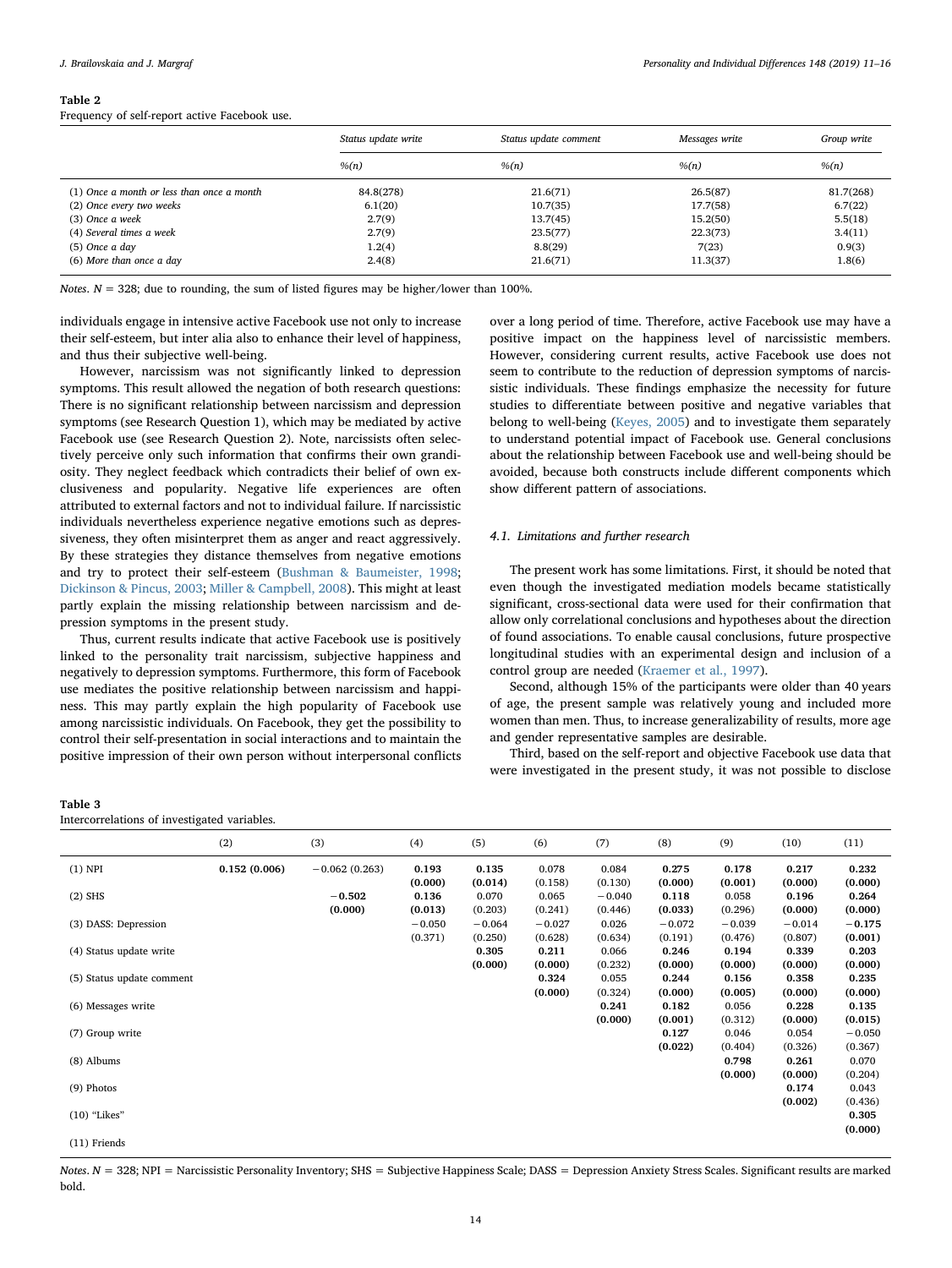#### <span id="page-4-14"></span>Table 4

| Estimated coefficients of the mediation models with narcissism (X), variables of active Facebook use (M), and subjective happiness (Y). |  |  |  |  |
|-----------------------------------------------------------------------------------------------------------------------------------------|--|--|--|--|
|-----------------------------------------------------------------------------------------------------------------------------------------|--|--|--|--|

|                                                     | Total effect                     |                                  |                                                                      | Direct effect                    |                                  | Indirect effect                                                         |                                  |                                  | Effect size                                                        |                                  |                                   |                                                                      |
|-----------------------------------------------------|----------------------------------|----------------------------------|----------------------------------------------------------------------|----------------------------------|----------------------------------|-------------------------------------------------------------------------|----------------------------------|----------------------------------|--------------------------------------------------------------------|----------------------------------|-----------------------------------|----------------------------------------------------------------------|
|                                                     | $\mathfrak{c}$                   | SE                               | 95% CI                                                               | c'                               | SF.                              | 95% CI                                                                  | ab                               | SE                               | 95% CI                                                             | $P_M$                            | SE                                | 95% CI                                                               |
| Status update write<br>Albums<br>"Likes"<br>Friends | 0.102<br>0.102<br>0.102<br>0.102 | 0.037<br>0.037<br>0.037<br>0.037 | [0.030: 0.174]<br>[0.030; 0.174]<br>[0.030; 0.174]<br>[0.030: 0.174] | 0.087<br>0.087<br>0.077<br>0.064 | 0.037<br>0.038<br>0.037<br>0.037 | [0.014; 0.161]<br>[0.012; 0.167]<br>[0.004; 0.150]<br>$[-0.008; 0.136]$ | 0.014<br>0.015<br>0.025<br>0.038 | 0.009<br>0.009<br>0.011<br>0.012 | [0.001:0.039]<br>[0.001; 0.037]<br>[0.007:0.051]<br>[0.019; 0.066] | 0.142<br>0.149<br>0.245<br>0.370 | 0.650<br>1.295<br>11.975<br>1.565 | [0.005: 0.658]<br>[0.002; 0.609]<br>[0.061: 0.993]<br>[0.135: 1.376] |

Notes.  $SE$  = standard error;  $CI$  = Confidence interval; all CIs generated with bootstrapping:  $N = 10.000$ .

processes that participants are unaware of or which they appreciate but often misinterpret during Facebook use, such as arousal [\(Lazarus &](#page-5-24) [Folkman, 1984](#page-5-24)). Considering that these processes may influence wellbeing, future studies on Facebook use are advised to include psychophysiological markers in their investigations. For example, blood pressure, heart rate and cortisol level could be taken as markers to disclose appropriate processes.

Forth, in the current study, narcissism was operationalized by the total score of the NPI-40. Previous research emphasized that results of this instrument can be considered as a total score, as well as single subscales ([Raskin & Terry, 1988](#page-5-17)). [Ackerman et al. \(2011\)](#page-4-19) suggested a three-factor structure that includes the subscales Leadership/Authority (LA), Grandiose Exhibitionisms (GE) and Entitlement/Exploitativeness (EE). In the current study, this structure could not be statistically replicated by a confirmatory factor analysis  $(CFI = 0.740,$ RSMEA =  $0.060$ , SRMR =  $0.0660$ ). Considering that [Carpenter \(2012\)](#page-4-3) described the GE-subscale to be positively related to self-reported variables of active Facebook use, while results of the EE-subscale were less clear, future studies are advised to investigate, whether current findings may be replicated with each of the NPI-subscales.

Fifths, considering that current results revealed mostly small effect sizes, their replication is desirable.

Additionally, while in the present study only active Facebook use was considered, future studies should also focus on passive use (i.e., monitoring of Facebook activities of other members without engaging in direct interaction with them and without presenting own information) [\(Verduyn et al., 2017\)](#page-5-12) to investigate how this form of Facebook activity is linked to narcissism.

## 4.2. Conclusion

Surely, there are a lot of reasons and motives for Facebook use that are more complex than can be reflected in the investigated mediation model. However, present analyses go beyond previous investigations by contributing to the understanding why specifically narcissistic people engage in intensive active Facebook use.

Supplementary data to this article can be found online at [https://](https://doi.org/10.1016/j.paid.2019.05.022) [doi.org/10.1016/j.paid.2019.05.022.](https://doi.org/10.1016/j.paid.2019.05.022)

## **Contributors**

All authors read and approved the final manuscript. Julia Brailovskaia and Jürgen Margraf elaborated the conceptualization of the study. Julia Brailovskaia conducted data curation, formal analysis, investigation, methodology, project administration, supervision, validation and visualization of the current study. Julia Brailovskaia wrote the lead of the original draft. Julia Brailovskaia and Jürgen Margraf contributed to the reviewing and edition process of the draft. Jürgen Margraf conducted funding acquisition and provided resources and software required for the investigation.

#### Funding

The study was funded by the Alexander von Humboldt Professorship

warded to Jürgen Margraf by the Alexander von Humboldt Foundation. The funding had no role in study design, collection, analysis and interpretation of data, writing of the manuscript, and in the decision to submit the article for publication.

#### Declaration of Competing Interest

None.

#### References

- <span id="page-4-19"></span>[Ackerman, R. A., Witt, E. A., Donnellan, M. B., Trzesniewski, K. H., Robins, R. W., &](http://refhub.elsevier.com/S0191-8869(19)30312-5/rf0005) [Kashy, D. A. \(2011\). What does the Narcissistic Personality Inventory really measure?](http://refhub.elsevier.com/S0191-8869(19)30312-5/rf0005) [Assessment, 18](http://refhub.elsevier.com/S0191-8869(19)30312-5/rf0005), 67–87.
- <span id="page-4-0"></span>[Back, M. D., Stopfer, J. M., Vazire, S., Gaddis, S., Schmukle, S. C., Eglo](http://refhub.elsevier.com/S0191-8869(19)30312-5/rf0010)ff, B., & Gosling, S. D. (2010). Facebook profiles refl[ect actual personality, not self-idealization.](http://refhub.elsevier.com/S0191-8869(19)30312-5/rf0010) [Psychological Science, 21](http://refhub.elsevier.com/S0191-8869(19)30312-5/rf0010), 372–374.
- <span id="page-4-16"></span>[Baumeister, R. F., & Leary, M. R. \(1995\). The need to belong: Desire for interpersonal](http://refhub.elsevier.com/S0191-8869(19)30312-5/rf0015) [attachments as a fundamental human motivation.](http://refhub.elsevier.com/S0191-8869(19)30312-5/rf0015) Psychological Bulletin, 117, 497–[529](http://refhub.elsevier.com/S0191-8869(19)30312-5/rf0015).
- <span id="page-4-4"></span>Brailovskaia, J., & Bierhoff[, H.-W. \(2016\). Cross-cultural narcissism on Facebook:](http://refhub.elsevier.com/S0191-8869(19)30312-5/rf0020) [Relationship between self-presentation, social interaction and the open and covert](http://refhub.elsevier.com/S0191-8869(19)30312-5/rf0020) [narcissism on a social networking site in Germany and Russia.](http://refhub.elsevier.com/S0191-8869(19)30312-5/rf0020) Computers in Human [Behavior, 55](http://refhub.elsevier.com/S0191-8869(19)30312-5/rf0020), 251–257.
- Brailovskaia, J., & Bierhoff[, H.-W. \(2018\). The narcissistic millennial generation: A study](http://refhub.elsevier.com/S0191-8869(19)30312-5/rf0025) [of personality traits and online behavior on Facebook.](http://refhub.elsevier.com/S0191-8869(19)30312-5/rf0025) Journal of Adult Development, 1–[13.](http://refhub.elsevier.com/S0191-8869(19)30312-5/rf0025)
- <span id="page-4-12"></span>Brailovskaia, J., Bierhoff[, H.-W., & Margraf, J. \(2017\). How to identify narcissism with 13](http://refhub.elsevier.com/S0191-8869(19)30312-5/rf0030) [items? Validation of the German Narcissistic Personality Inventory-13 \(G-NPI-13\).](http://refhub.elsevier.com/S0191-8869(19)30312-5/rf0030) [Assessment,](http://refhub.elsevier.com/S0191-8869(19)30312-5/rf0030) 1–15.
- <span id="page-4-7"></span>[Brailovskaia, J., & Margraf, J. \(2016\). Comparing Facebook users and Facebook non](http://refhub.elsevier.com/S0191-8869(19)30312-5/rf0035)[users: Relationship between personality traits and mental health variables](http://refhub.elsevier.com/S0191-8869(19)30312-5/rf0035) – An ex[ploratory study.](http://refhub.elsevier.com/S0191-8869(19)30312-5/rf0035) PLoS One, 11, e0166999.
- <span id="page-4-15"></span>[Brailovskaia, J., & Margraf, J. \(2018\). What does media use reveal about personality and](http://refhub.elsevier.com/S0191-8869(19)30312-5/rf0040) [mental health? An exploratory investigation among German students.](http://refhub.elsevier.com/S0191-8869(19)30312-5/rf0040) PLoS One, 13, [e0191810.](http://refhub.elsevier.com/S0191-8869(19)30312-5/rf0040)
- <span id="page-4-2"></span>Buff[ardi, L. E., & Campbell, W. K. \(2008\). Narcissism and social networking Web sites.](http://refhub.elsevier.com/S0191-8869(19)30312-5/rf0045) [Personality and Social Psychology Bulletin, 34](http://refhub.elsevier.com/S0191-8869(19)30312-5/rf0045), 1303–1314.
- <span id="page-4-17"></span>[Bushman, B. J., & Baumeister, R. F. \(1998\). Threatened egotism, narcissism, self-esteem,](http://refhub.elsevier.com/S0191-8869(19)30312-5/rf0050) [and direct and displaced aggression: Does self-love or self-hate lead to violence?](http://refhub.elsevier.com/S0191-8869(19)30312-5/rf0050) [Journal of Personality and Social Psychology, 75](http://refhub.elsevier.com/S0191-8869(19)30312-5/rf0050), 219.
- <span id="page-4-6"></span>Campbell, W. K. (2005). [When you love a man who loves himself.](http://refhub.elsevier.com/S0191-8869(19)30312-5/rf0055) Naperville, IL: **Sourcebooks**
- <span id="page-4-3"></span>[Carpenter, C. J. \(2012\). Narcissism on Facebook: Self-promotional and anti-social beha](http://refhub.elsevier.com/S0191-8869(19)30312-5/rf0060)vior. [Personality and Individual Di](http://refhub.elsevier.com/S0191-8869(19)30312-5/rf0060)fferences, 52, 482–486.
- <span id="page-4-18"></span>[Dickinson, K. A., & Pincus, A. L. \(2003\). Interpersonal analysis of grandiose and vul](http://refhub.elsevier.com/S0191-8869(19)30312-5/rf0065)nerable narcissism. [Journal of Personality Disorders, 17](http://refhub.elsevier.com/S0191-8869(19)30312-5/rf0065), 188–207.
- <span id="page-4-5"></span>Emmons, [R. A. \(1987\). Narcissism: Theory and measurement.](http://refhub.elsevier.com/S0191-8869(19)30312-5/rf0070) Journal of Personality and [Social Psychology, 52](http://refhub.elsevier.com/S0191-8869(19)30312-5/rf0070), 11–17.
- <span id="page-4-9"></span>[Frison, E., & Eggermont, S. \(2016\). Exploring the relationships between di](http://refhub.elsevier.com/S0191-8869(19)30312-5/rf0075)fferent types of [Facebook use, perceived online social support, and adolescents' depressed mood.](http://refhub.elsevier.com/S0191-8869(19)30312-5/rf0075) [Social Science Computer Review, 34](http://refhub.elsevier.com/S0191-8869(19)30312-5/rf0075), 153–171.
- <span id="page-4-13"></span>Gentile, B., Miller, J. D., Hoff[man, B. J., Reidy, D. E., Zeichner, A., & Campbell, W. K.](http://refhub.elsevier.com/S0191-8869(19)30312-5/rf0080) [\(2013\). A test of two brief measures of grandiose narcissism: The narcissistic per](http://refhub.elsevier.com/S0191-8869(19)30312-5/rf0080)[sonality inventory-13 and the narcissistic personality inventory-16.](http://refhub.elsevier.com/S0191-8869(19)30312-5/rf0080) Psychological [Assessment, 25](http://refhub.elsevier.com/S0191-8869(19)30312-5/rf0080), 1120–1136.
- <span id="page-4-11"></span>[Grieve, R., Indian, M., Witteveen, K., Tolan, G. A., & Marrington, J. \(2013\). Face-to-face](http://refhub.elsevier.com/S0191-8869(19)30312-5/rf0085) [or Facebook: Can social connectedness be derived online?](http://refhub.elsevier.com/S0191-8869(19)30312-5/rf0085) Computers in Human [Behavior, 29](http://refhub.elsevier.com/S0191-8869(19)30312-5/rf0085), 604–609.
- <span id="page-4-1"></span>[Hall, J. A., & Pennington, N. \(2013\). Self-monitoring, honesty, and cue use on Facebook:](http://refhub.elsevier.com/S0191-8869(19)30312-5/rf0090) [The relationship with user extraversion and conscientiousness.](http://refhub.elsevier.com/S0191-8869(19)30312-5/rf0090) Computers in Human [Behavior, 29](http://refhub.elsevier.com/S0191-8869(19)30312-5/rf0090), 1556–1564.
- <span id="page-4-8"></span>[Keyes, C. L. \(2005\). Mental illness and/or mental health? Investigating axioms of the](http://refhub.elsevier.com/S0191-8869(19)30312-5/rf0095) complete state model of health. [Journal of Consulting and Clinical Psychology, 73](http://refhub.elsevier.com/S0191-8869(19)30312-5/rf0095), 539–[548](http://refhub.elsevier.com/S0191-8869(19)30312-5/rf0095).
- <span id="page-4-10"></span>[Kim, J., & Lee, J. E. \(2011\). The Facebook paths to happiness: E](http://refhub.elsevier.com/S0191-8869(19)30312-5/rf0100)ffects of the number of [Facebook friends and self-presentation on subjective well-being.](http://refhub.elsevier.com/S0191-8869(19)30312-5/rf0100) Cyberpsychology,